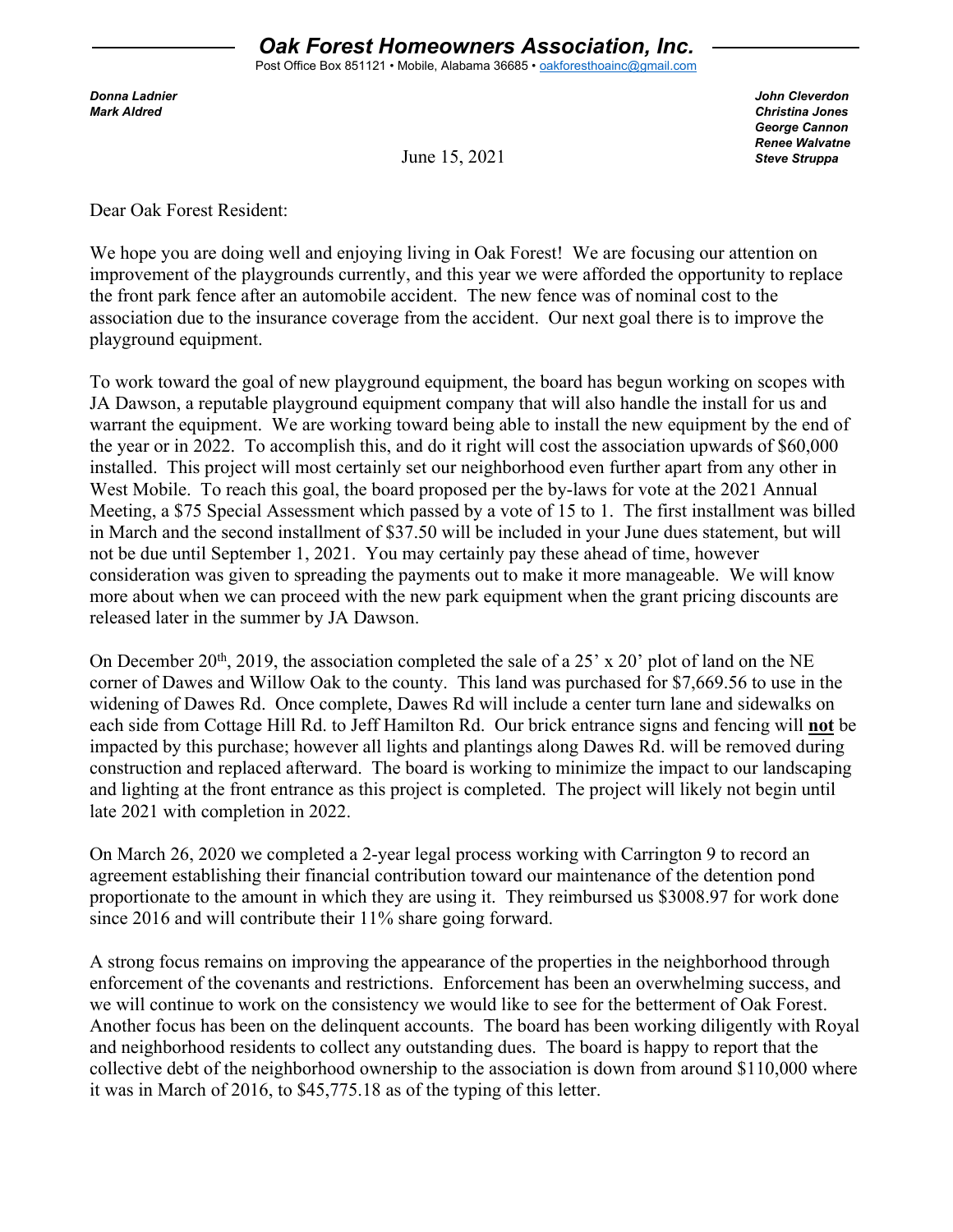## *Oak Forest Homeowners Association, Inc.*

Post Office Box 851121 • Mobile, Alabama 36685 • [oakforesthoainc@gmail.com](mailto:oakforesthoainc@gmail.com)

Our previous contract with Royal Management terminated on April 30, 2021. They agreed to help us out with a low rate as they got into the HOA business if the board would help them out by hiring them and getting them familiar with the system. They were certainly owed a raise for what they do and have been doing a great job for us when compared to our other options. We were paying \$5 per lot per month (\$1075). Our new contract is a 3-year contract through April 30, 2024 at \$7 per lot per month  $($1,505)$  in the first year, \$7.50 per lot per month  $($1,612.50)$  in the 2<sup>nd</sup> year, and \$7.75 per lot per month (\$1,666.25) in the 3<sup>rd</sup> year. Based on this cost increase below are the anticipated per lot basic maintenance costs to keep the HOA running in the coming years:

2021: \$231.82/lot 2022: \$245.32/lot 2023: \$249.57/lot 2024: \$250.82/lot

## **To balance our dues with the recently increased standard operating cost, the board voted to raise the dues to \$118 semi-annually effective in January of 2022.**

## **Keep in mind that most of the nicer neighborhoods around have dues in amounts of \$250 per year or higher and they do NOT have any parks to maintain!**

Enclosed you will also find the second semi-annual statement for 2021, with payment due by July 1, 2021. **Your HOA Dues currently are still \$108 semiannually (\$216 annually). Please remember that all past due amounts will be charged 1.5% interest monthly on the 15th.** Additionally, the HOA can place a lien on your property and bill your account \$88.50 for the filing fees, and/or send you to a collection agency for collection of the debt which can involve filing suit. In extreme cases, the association also holds legal right to foreclose on the lien against your property. Please understand that there is an enormous amount of work involved in running the association, and everything can run a lot more smoothly when dues are paid promptly. Standard operating costs this year run around \$231 per lot per year just to cover the basics, without the funding of projects. We are fortunate that the diligent work to recoup delinquent dues has produced the funds for recent major neighborhood improvement projects.

To give further report on the financial status of the HOA and its ownership, currently 163 of the 215 properties have a balance of less than \$10 owed to the association. The remaining 56 properties have balances totaling \$49,498.87 with 16 having liens on them and 4 currently in collections. The majority of these properties are currently paying down their balance and working toward paying off the balance.

If you are interested, the board is always looking for volunteers willing to assist in the coordination and execution of the tasks required to run the association.

Our next neighborhood meeting is scheduled for Thursday January 13, 2022, at 7:00pm at Grace Tabernacle Baptist Church. All are encouraged to attend and bring any questions you may have. A full 2021 profit and loss statement will be provided at the meeting, as well as a report of recent projects. More information regarding this meeting will be in the December mailing.

Regards

Your HOA Board